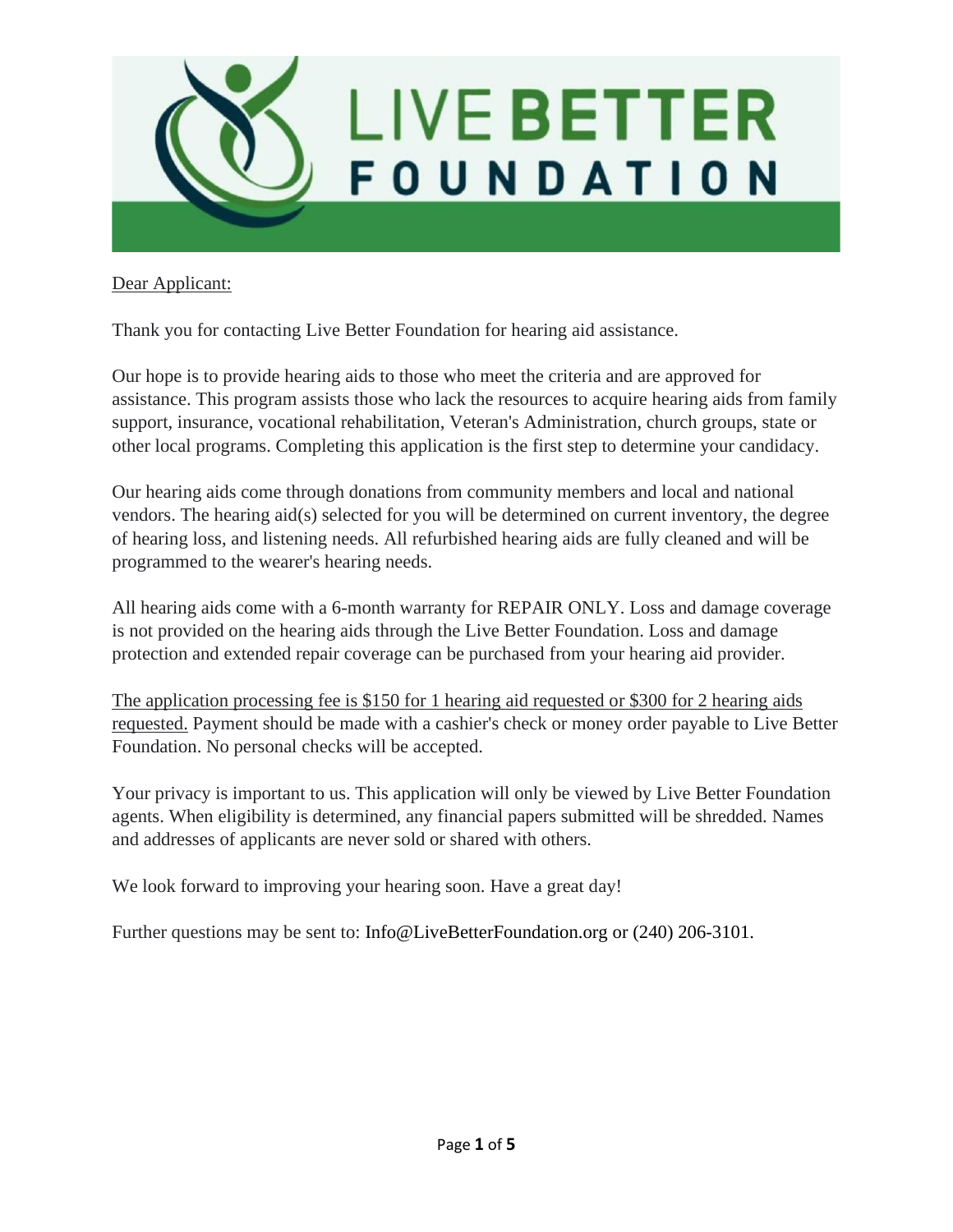

# **General Information**

|                                       | 4. Email address for confirmation and further instructions: |       |            |  |  |
|---------------------------------------|-------------------------------------------------------------|-------|------------|--|--|
|                                       |                                                             |       |            |  |  |
| 5.                                    | Mailing address:                                            |       |            |  |  |
|                                       |                                                             |       |            |  |  |
|                                       |                                                             |       |            |  |  |
|                                       |                                                             |       |            |  |  |
|                                       |                                                             |       |            |  |  |
|                                       |                                                             |       |            |  |  |
|                                       | 8. Name of person completing this form:                     |       |            |  |  |
|                                       |                                                             |       |            |  |  |
| 10. Best contact method: (Circle One) |                                                             |       |            |  |  |
|                                       | Phone                                                       | Email | Paper Mail |  |  |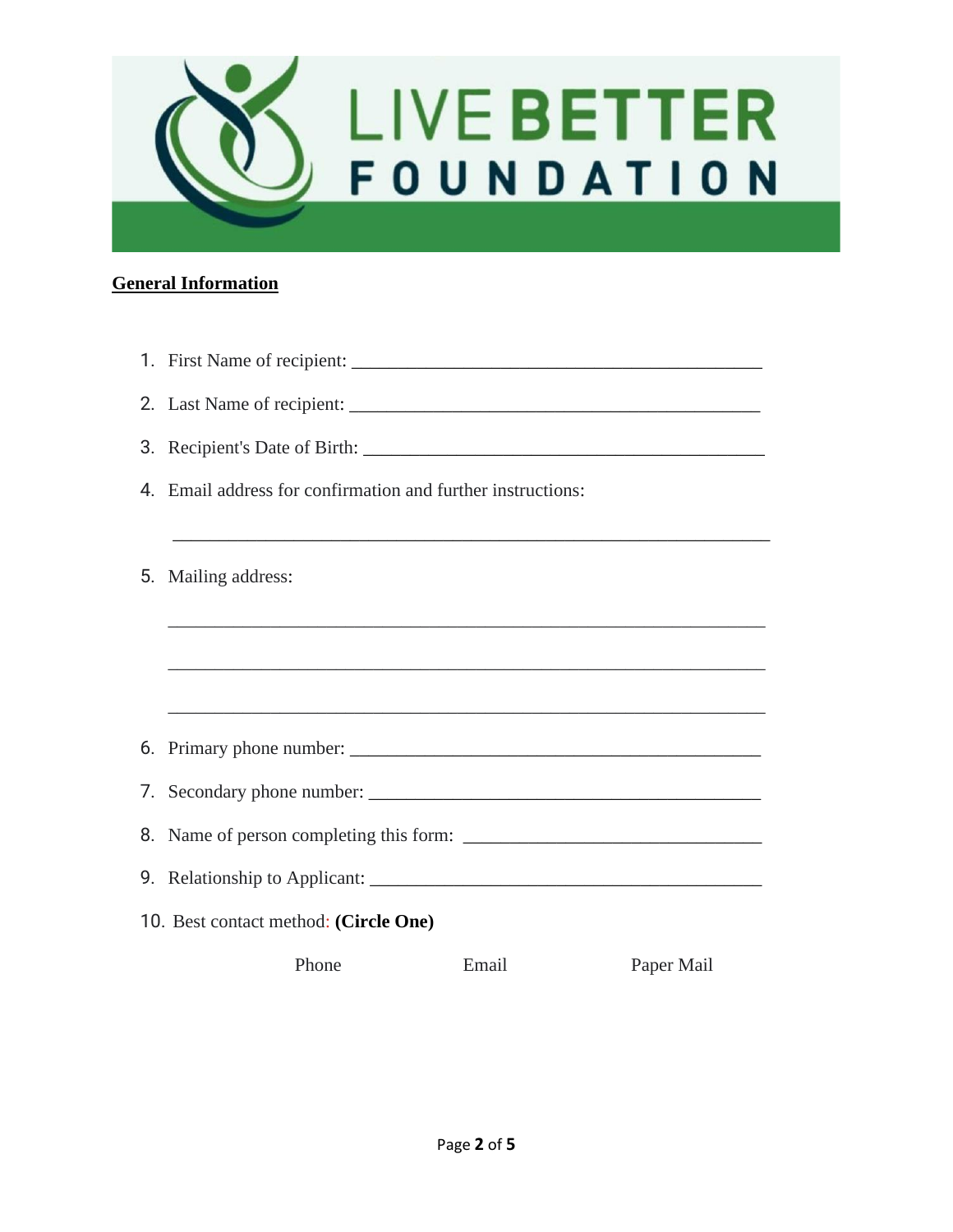

### **Medical History**

- 1. When was your last hearing test? Approximate date is okay:
- *2.* Your Medical Insurance *(Circle All That Apply)*

| a. Medicare                   | e. Aetna |
|-------------------------------|----------|
| b. Medicaid (State insurance) | f. Cigna |

- c. CareFirst g. TriCare
- d. United Healthcare h. Other: \_\_\_\_\_\_\_\_\_\_\_\_\_\_\_\_
- 3. If eligible, I want a hearing aid for my *(Circle One)*
	- a. Both Ears b. Right Ear only c. Left Ear only
- 4. Rate the style of hearing aid you prefer from the BEST (1st Place) to LAST (3rd Place).
	- a. Over the ear with a traditional tube and earmold
	- b. Over the ear with a thin tube/wire and universal dome
	- c. In the ear hearing aid \_\_\_\_\_\_\_\_\_\_

#### **Income**

Our current income criteria for this program is at 10% over the 2022 poverty guidelines for the 48 contiguous states and the District of Columbia:

| 1 person household $=$ | 2 person household $=$ | $3$ person household $=$ |
|------------------------|------------------------|--------------------------|
| \$14,949               | \$20,141               | \$25,333                 |

A copy of your W-2 form (Wage and Tax Statement) must be submitted with this application for verification of income. If you do not have a W-2, submit a recent monthly bank statement to show proof of income.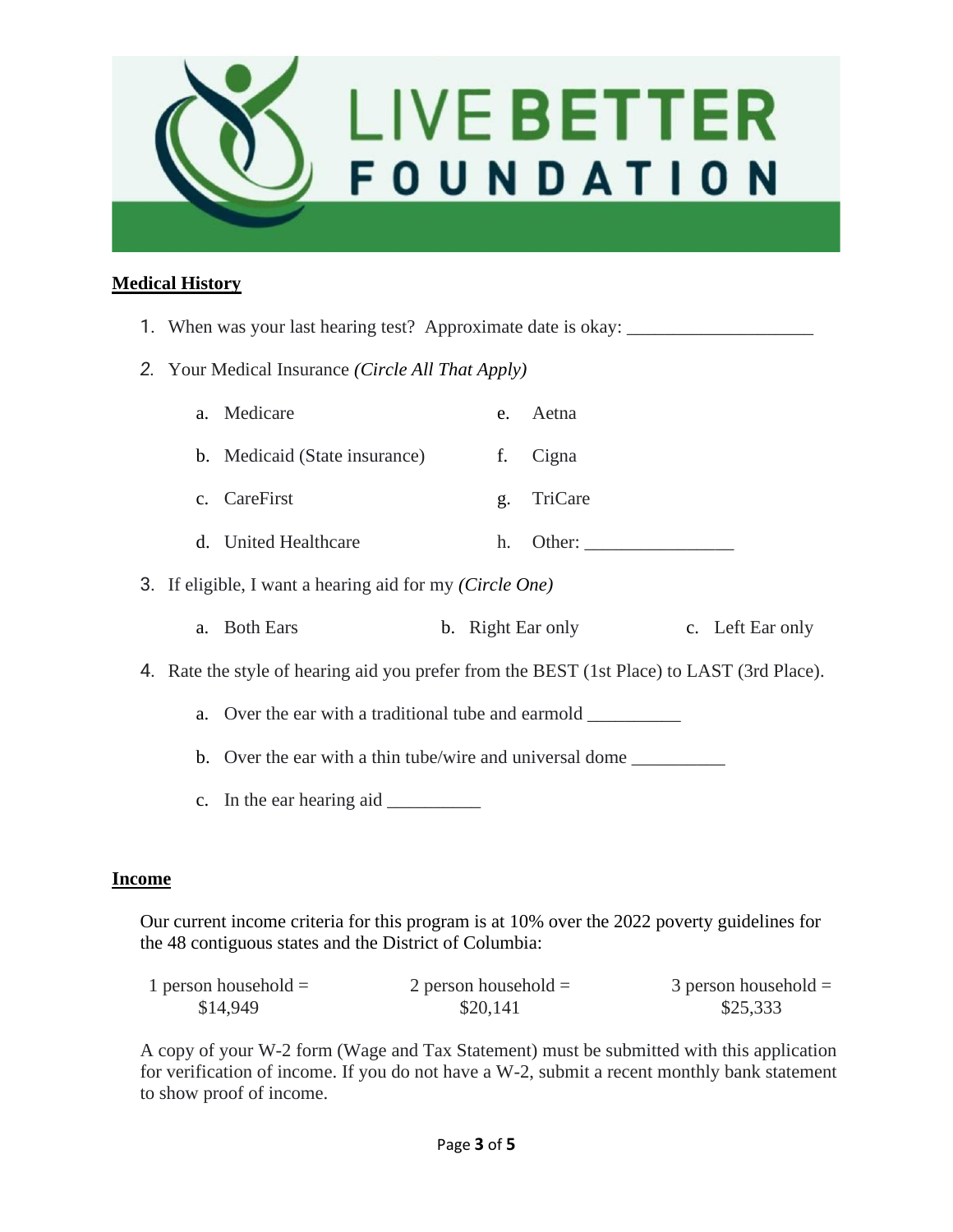

### **Medical Clearance**

One of the following must be completed and submitted with the application. Either option can be used.

*OPTION 1: Medical Clearance for hearing aid use. Signed by the applicant's medical doctor.*

Date:

Applicant's Name (please print):

The applicant listed above has been medically examined and may be considered a candidate for hearing aid use.

Physician's Name (please print):

Physician's Signature:

*OPTION 2: Waiver of medical clearance for hearing aid use. To be completed and signed by the applicant*.

Date: \_\_\_\_\_\_\_\_\_\_\_\_\_\_\_\_\_\_\_\_\_\_\_\_\_\_\_\_\_\_\_\_\_\_

Applicant's Name (please print):

I understand that it is in my best interest and recommended by Live Better Foundation and the Food and Drug Administration to receive a medical examination before acquisition of hearing aids. I choose not to receive a medical examination before acquiring hearing aids.

Applicant's Signature: